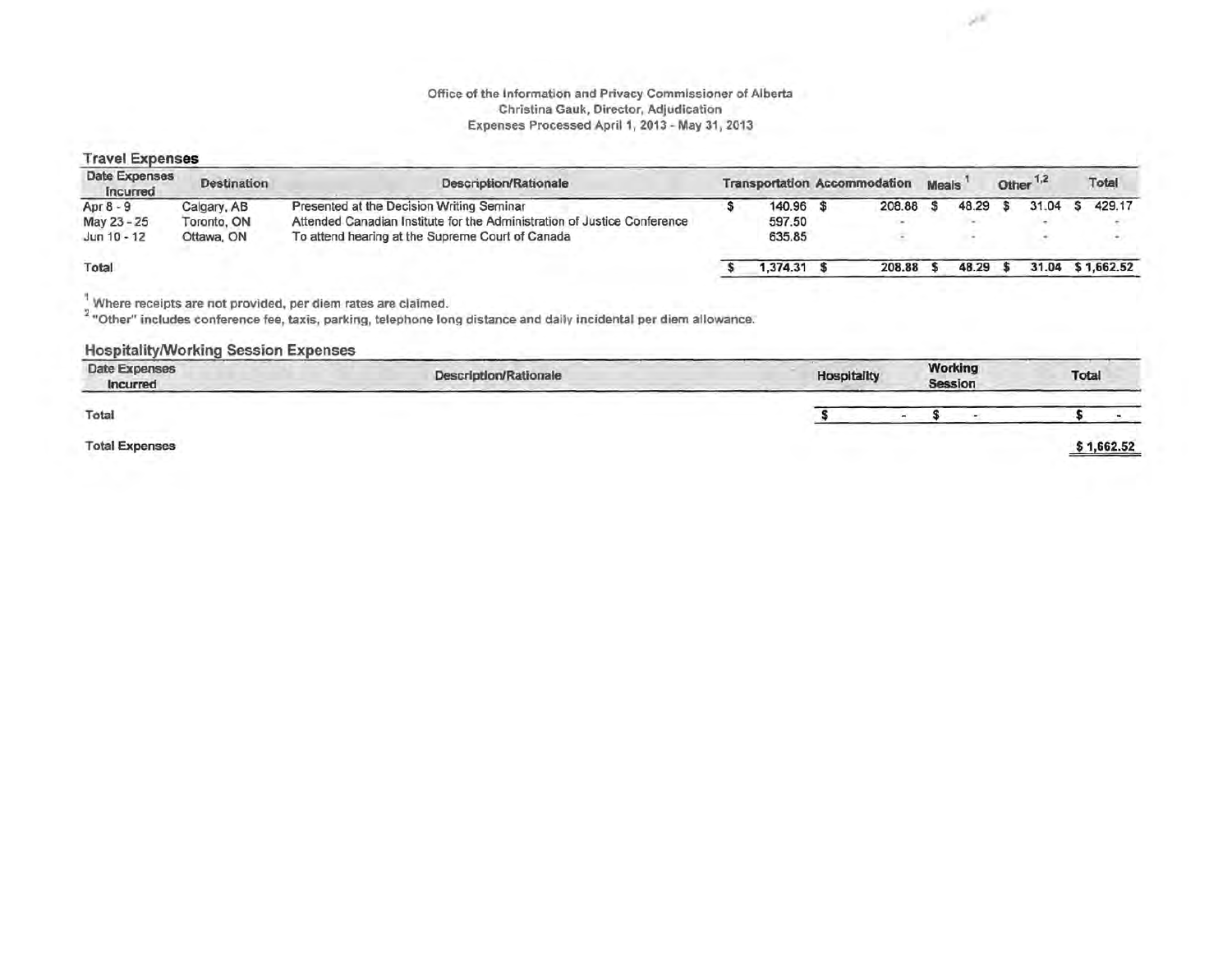### **Christina Gauk**

From: Sent: To: **Subject:** 

Reservations <itinerary@redarrow.ca> April 5, 2013 12:56 PM **Christina Gauk** Invoice

⊠

# **Invoice**

## Date: 2013-04-05

You can reach us at:

#### $BIII$ To-

#### **Website User**

| Order#  | <b>Ordered</b>   | Customer#   P.O. | <b>Group Name</b> | Departing  | Returning  | <b>Sales Rep</b><br>₩ | <b>Sales Agent</b>  |
|---------|------------------|------------------|-------------------|------------|------------|-----------------------|---------------------|
| 1042997 | 2013-04-05<br>H. |                  |                   | 2013-04-08 | 2013-04-09 |                       | <b>Website User</b> |

Travellers:

### Gauk/Christina

| Product                                | Details<br>the company of the Second Second Second                                                                                                                   | Duration Price Basis Oty Each Billed |  |       |       |
|----------------------------------------|----------------------------------------------------------------------------------------------------------------------------------------------------------------------|--------------------------------------|--|-------|-------|
| <b>ECEXP 12:30</b><br>Assigned to: 10A | Departs: Edmonton (Best Western Cedar Park Inn) 2013-04-08 at 12:45<br>Arrives: Calgary (Calgary Ticket Office) 2013-04-08 at 15:50                                  | 3 hrs 5 mins Adult                   |  | 70.48 | 74.00 |
|                                        | CEEXP 18:30 YYC Departs: Calgary (Calgary Ticket Office) 2013-04-09 at 18:30<br>Assigned to: 10A Arrives: Edmonton (Best Western Cedar Park Inn) 2013-04-09 at 21:50 | 3 hrs 20 mins Adult                  |  | 70.48 | 74.00 |

| Payments Received: |                |                                  |            | Base Price:                           |
|--------------------|----------------|----------------------------------|------------|---------------------------------------|
| Date               | <b>IFrom</b>   | Reference<br>which is a state of | IlAmount.  | Discounts:                            |
| 2013-04-05         | christina gauk | MasterCard **                    | 148,00 CAD | <b>Service Charges:</b><br><b>GST</b> |
|                    |                |                                  |            | <b>Invoice Total:</b>                 |

| <b>Base Price:</b>      | 140.96 CAD   |
|-------------------------|--------------|
| Discounts:              | 0.00 CAD     |
| <b>Service Charges:</b> | 0.00 CAD     |
| <b>GST</b>              | 7.04 CAD     |
| Invoice Total:          | 148,00 CAD   |
| Received:               | 148.00 CAD   |
| Balance:                | $0.00$ $CAD$ |
|                         |              |

TERMS: DUE UPON RECEIPT

Red Arrow reserves the right to conduct baggage - checks at any time.

When travelling with Red Arrow you may be asked for ID at any time. \*\*\*\*\*\*\*\*\*\*\* GST# BN139981476

CORPORATE BILLING ACCOUNTS - PLEASE PAY OFF OF YOUR MONTHLY STATEMENT & NOT OFF OF INDIVIDUAL INVOICES. PLEASE REMIT PAYMENT TO THE ADDRESS LISTED ON YOUR STATEMENT. **THANK** YOU.

 $47.04$ 

 $I48.00$ 

IF YOU WISH TO MAKE ANY CHANGES TO THIS RESERVATION - time change, date change, or cancel for a full refund - we require 3 hours notice prior to P.M. departures and a half hour notice prior to A.M. departures. Wheelchair reservations & cancelation to travel bookings during our Christmas Blackout period (December 13, 2012 to January 3, 2013) require 24 hours notice. Failure to provide proper notice of time change or cancellation, and/or failure to arrive on time for departure will result in forfeiture of funds paid and the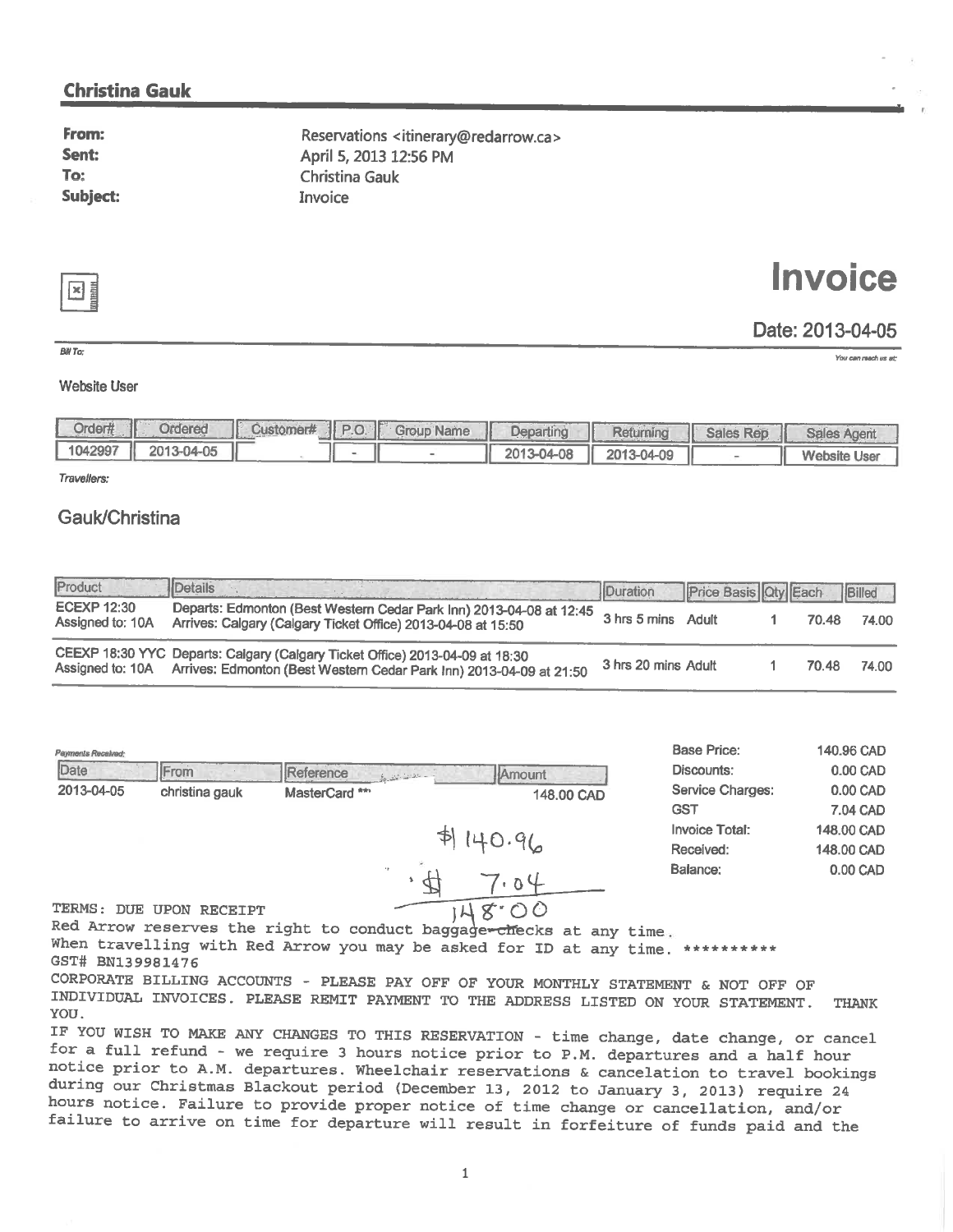# DELTA **BOW VALLEY** 209 - 4th Avenue S.E., Calgary, Alberta, T2G 0C6 Tel: 403-266-1980 Fax: 403-266-0007

Dr Christina Gauk

**Edmonton AB** Canada

**Total** 

| Room:      | 1802     |
|------------|----------|
| Folio:     | 265278   |
| Cashier:   | 27       |
| Arrival:   | 04-08-13 |
| Departure: | 04-09-13 |

| Date                                         | <b>Description</b>                                                      | <b>Additional Information</b> | Charges<br><b>Credits</b>                       |
|----------------------------------------------|-------------------------------------------------------------------------|-------------------------------|-------------------------------------------------|
| 04-08-13<br>04-08-13<br>04-08-13<br>04-08-13 | In Room Dining<br>Room Charge<br><b>Room GST</b><br><b>Tourism Levy</b> | Room# 1802 : CHECK# 4121      | Techd<br>$2072$ $No$<br>195.00<br>10.04<br>8.03 |
| 04-08-13<br>04-09-13<br>04-09-13             | <b>DMF - Destination Marketing Fee</b><br>In Room Dining<br>Debit       | Room# 1802 : CHECK# 4148      | 5.85<br>Leceup<br>31.83                         |
| <b>GST Summary</b>                           |                                                                         | <b>Total</b>                  | 281.53<br>281.53                                |
| Room                                         | Registration No: 826085417<br>10.04                                     | <b>Balance Due</b>            | 0.00 CDN                                        |
| F&B<br>Other<br><b>Total</b>                 | 2.61<br>0.00<br>12.65                                                   |                               |                                                 |

 $4208.88$ <br> $70.04$ <br> $218.92$ 

Guest Signature:

I agree that my liability for this bill is not waived and I agree to be held personally liable in the event that the indicated person, company, or association fails to pay<br>for any part of or the full amount of these charge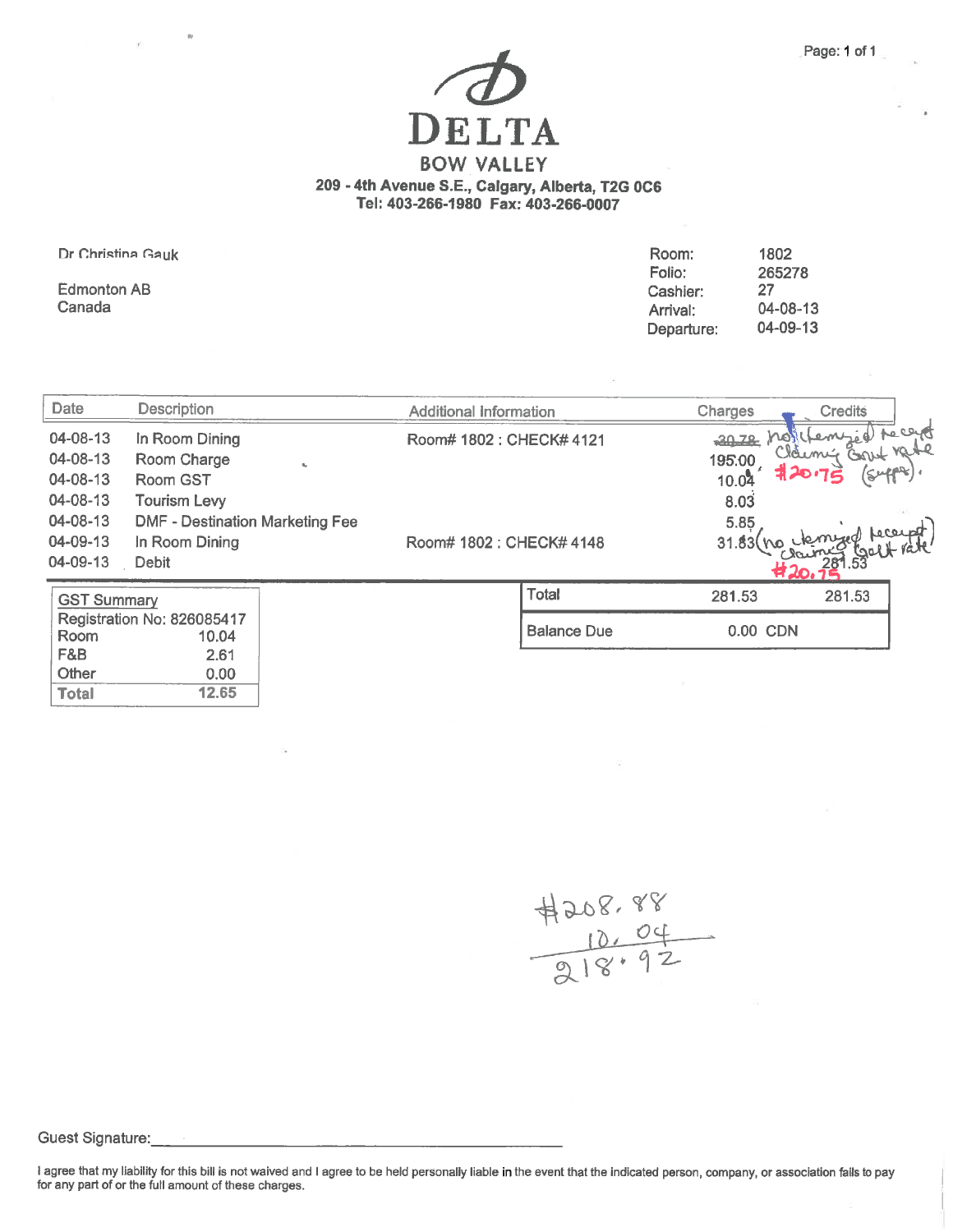| Thank You for choosing                                                                                                                                                            |
|-----------------------------------------------------------------------------------------------------------------------------------------------------------------------------------|
| <b>ASSOCIATED CAB</b><br>for all your transportation needs.                                                                                                                       |
| International Arrival<br>Visit our counter at the<br><b>Air Canada</b><br>Westle<br><b>Calgary International Airport</b><br>international arrival elger.<br><b>ASSOCIATED CAB</b> |
| Driver<br>Date                                                                                                                                                                    |
| Car $#$<br>Amount                                                                                                                                                                 |
| GST Included #                                                                                                                                                                    |
|                                                                                                                                                                                   |

Driver #  $\bigcirc$  | | 7  $2 -$  Car #  $158$ MARIZIX  $To:$ From:  $Datp20$  $16$  Amount GST#

 $#24.94$  $4.96$  $425.00$ 

CALGARY MARRIOTT EXCHANG E

110 9TH AVE SE CALGARY AB T2G 5A6

| TERM #<br>RECORD #<br>HOST INVOICE #<br>HOST SEQ #<br>MERCH INVOICE | 35783804<br>001454<br>0001626<br>1001351<br>869 |
|---------------------------------------------------------------------|-------------------------------------------------|
| <b>Service State</b><br>CARD                                        | ı                                               |
| <b>DEBIT/CHQ</b>                                                    | n                                               |
| 2013/04/09                                                          | 16:45:31                                        |
|                                                                     |                                                 |
| <b>PURCHASE</b>                                                     |                                                 |
| <b>AMOLINT</b>                                                      | \$36.75                                         |
| TIP                                                                 | \$7,00                                          |
| TOTAL                                                               | \$43.75                                         |
|                                                                     |                                                 |
| AUTH#:016219                                                        | B:0164                                          |
| HTS#:                                                               | 20130409164531                                  |
| <b>TRANSACTION</b>                                                  |                                                 |
| ΩO<br>$\overline{APPROVED}$                                         | 000                                             |
| THANK YOU                                                           |                                                 |
|                                                                     |                                                 |
| Interac                                                             |                                                 |

AID: A0000002771010 TC: 580AC5630076748D TUR: B00000B000 TS | : 6800

CUSTOMER COPY

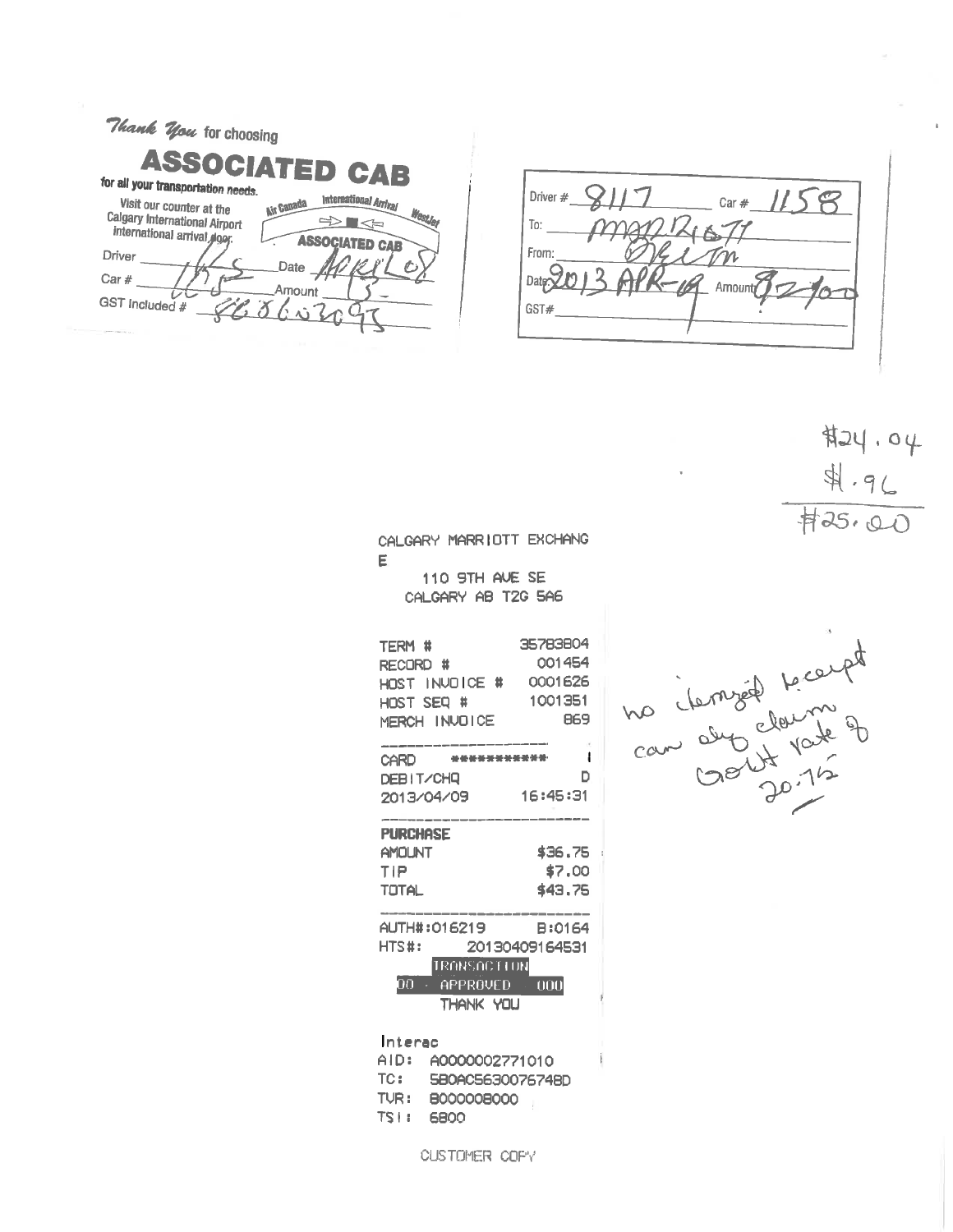|                                                                                                                                                               | Your booking is confirmed. Booking reference: MD7JD5                                                                                                                                   |                                                                |       |                                                         |              |                 |              |                        |                                        |       | <b>Print Itinerary</b>       |  |
|---------------------------------------------------------------------------------------------------------------------------------------------------------------|----------------------------------------------------------------------------------------------------------------------------------------------------------------------------------------|----------------------------------------------------------------|-------|---------------------------------------------------------|--------------|-----------------|--------------|------------------------|----------------------------------------|-------|------------------------------|--|
| An email booking confirmation has been sent to: cgauk@oipc.ab.ca.<br>Use your booking reference to retrieve your official Itinerary/Receipt at aircanada.com. |                                                                                                                                                                                        |                                                                |       |                                                         |              |                 |              | <b>Email Itinerary</b> |                                        |       |                              |  |
|                                                                                                                                                               |                                                                                                                                                                                        |                                                                |       |                                                         |              |                 |              |                        |                                        |       | Add to calendar              |  |
|                                                                                                                                                               | Passengers Mrs Christina Gauk                                                                                                                                                          |                                                                |       |                                                         |              |                 |              |                        | Airfare                                |       | 530.00                       |  |
| Flight                                                                                                                                                        | From                                                                                                                                                                                   | Tο                                                             |       |                                                         | Departure    |                 | Arrival      |                        | Options                                |       | 0.00                         |  |
| AC172                                                                                                                                                         | Edmonton (YEG)                                                                                                                                                                         | Toronto (YYZ)                                                  |       |                                                         | 13:20        | Thu 23-May 2013 | 19:02        | Thu 23-May 2013        | Taxes, fees and<br>charges             |       | 95.96                        |  |
|                                                                                                                                                               | AC1157 Toronto (YYZ)                                                                                                                                                                   | <b>Edmonton (YEG)</b>                                          |       |                                                         | 12:35        | Sat 25-May 2013 | 14:45        |                        | Travel Insurance                       |       | Purchase Travel<br>Insurance |  |
|                                                                                                                                                               |                                                                                                                                                                                        |                                                                |       |                                                         |              |                 |              | Sat 25-May 2013        | <b>Grand Total</b><br>Canadian dollars |       | \$625.96                     |  |
|                                                                                                                                                               | <b>View detailed Itinerary/Receipt</b>                                                                                                                                                 |                                                                |       |                                                         |              |                 |              |                        |                                        |       |                              |  |
|                                                                                                                                                               | <b>Itinerary/Receipt</b>                                                                                                                                                               |                                                                |       |                                                         |              |                 |              |                        |                                        |       |                              |  |
|                                                                                                                                                               | Your booking is confirmed. Please print/retain this page                                                                                                                               |                                                                |       |                                                         |              |                 |              |                        |                                        |       |                              |  |
|                                                                                                                                                               | for your financial records (e.g. for taxation, expense claim<br>or payment card reconciliation purposes). We thank you for<br>choosing Air Canada and look forward to welcoming you on |                                                                |       |                                                         |              |                 |              |                        |                                        |       |                              |  |
| board.                                                                                                                                                        | <b>Booking Information</b>                                                                                                                                                             |                                                                |       |                                                         |              |                 |              |                        |                                        |       | AIR CANADA (M)               |  |
| <b>Booking Reference:</b>                                                                                                                                     | MD7JD5                                                                                                                                                                                 |                                                                |       | <b>Customer Care</b>                                    |              |                 |              |                        |                                        |       |                              |  |
| itinerary/receipt.                                                                                                                                            | Electronic Ticketing confirmed. This is your official                                                                                                                                  |                                                                |       | Air Canada<br>1-888-247-2262                            |              |                 |              |                        |                                        |       |                              |  |
| Main Contact:<br>Mrs. Christina' Gauk                                                                                                                         |                                                                                                                                                                                        |                                                                |       | <b>Flight Arrivals and Departures</b><br>1-888-422-7533 |              |                 |              |                        |                                        |       | #597.50                      |  |
| cgauke<br>Mobl <sup>i</sup> s                                                                                                                                 | T ma                                                                                                                                                                                   |                                                                |       |                                                         |              |                 |              |                        |                                        |       |                              |  |
| Home: $\sqrt{ }$<br>Work: 1-780-4226860                                                                                                                       | مكتبيت                                                                                                                                                                                 |                                                                |       |                                                         |              |                 |              |                        |                                        | 28.46 |                              |  |
|                                                                                                                                                               |                                                                                                                                                                                        |                                                                |       |                                                         |              |                 |              |                        |                                        |       |                              |  |
| <b>Flight Itinerary</b>                                                                                                                                       |                                                                                                                                                                                        |                                                                |       |                                                         |              |                 |              |                        |                                        |       |                              |  |
| Flight                                                                                                                                                        | From                                                                                                                                                                                   | To                                                             | Stops | Duration                                                | Aircraft     | Fare<br>Type    | Meal         |                        |                                        |       | Toracho                      |  |
| AC172                                                                                                                                                         | Edmonton,<br><b>Edmonton Int'l</b>                                                                                                                                                     | Toronto,<br><b>Pearson Int'l</b>                               | 0     | 3hr42                                                   | 320          | Tango,<br>F     | F            |                        |                                        |       |                              |  |
|                                                                                                                                                               | (YEG)<br>Thu 23-May 2013<br>13:20                                                                                                                                                      | (YYZ)<br>Thu 23-May 2013<br>19:02 - Terminal                   |       |                                                         |              |                 |              |                        | an may                                 |       | $f(x) = 2012$                |  |
| AC1157                                                                                                                                                        | Toronto,                                                                                                                                                                               | 1<br>Edmonton,                                                 | 0     | 4hr10                                                   | 320          | Tango,          |              |                        |                                        |       |                              |  |
|                                                                                                                                                               | Pearson Int'l<br>(YYZ)<br>Sat 25-May 2013<br>12:35 - Terminal                                                                                                                          | <b>Edmonton Int'l</b><br>(YEG)<br>Sat 25-May 2013<br>14:45     |       |                                                         |              | Ε               | F            |                        |                                        |       |                              |  |
|                                                                                                                                                               | F: Food for purchase onboard All Onboard Café purchases made on board Air Canada flights are                                                                                           | payable only with Visa, MasterCard and American Express credit |       |                                                         |              |                 |              |                        |                                        |       |                              |  |
| cards.                                                                                                                                                        |                                                                                                                                                                                        |                                                                |       |                                                         |              |                 |              |                        |                                        |       |                              |  |
|                                                                                                                                                               | <b>Passenger Information</b>                                                                                                                                                           |                                                                |       |                                                         |              |                 |              |                        |                                        |       |                              |  |
|                                                                                                                                                               | 1: Mrs Christina Gauk : Adult (16+), Ticket Number: 0142120219174                                                                                                                      |                                                                |       |                                                         |              |                 |              |                        |                                        |       |                              |  |
| Payment Card:<br>Seat Selection:                                                                                                                              | Frequent Flyer Prog: None<br>XXXX-XXXX-XXXX<br>None                                                                                                                                    |                                                                |       | Meal Preference:<br>Special Needs:                      | None<br>None |                 |              |                        |                                        |       |                              |  |
|                                                                                                                                                               | <b>Purchase Summary</b>                                                                                                                                                                |                                                                |       |                                                         |              |                 |              |                        |                                        |       |                              |  |
| <b>Fare Summary</b>                                                                                                                                           |                                                                                                                                                                                        |                                                                |       |                                                         |              |                 |              |                        |                                        |       |                              |  |
| Passenger Type                                                                                                                                                | <b>Air Transportation Charges</b>                                                                                                                                                      |                                                                |       |                                                         |              |                 | <b>Adult</b> |                        |                                        |       |                              |  |
| Departing Flight - Tango                                                                                                                                      |                                                                                                                                                                                        |                                                                |       |                                                         |              |                 | 225.00       |                        |                                        |       |                              |  |

https://book.aircanada.com/pl/AConline/en/BookTripPlanServlet;jsessionid=gb1xRvpVF... 17/04/2013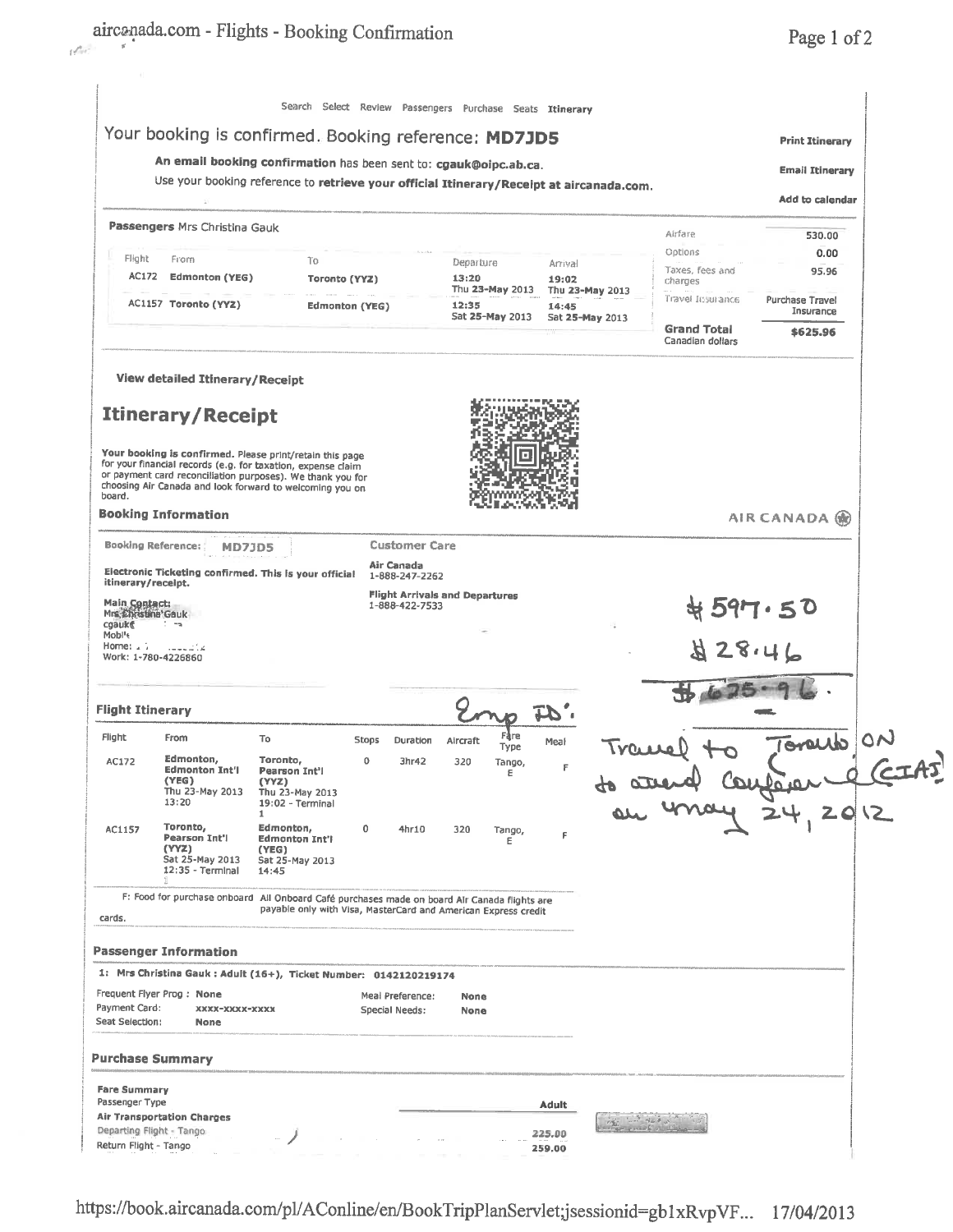| Surcharges                                                                                                                                                                                                | 46.00    |
|-----------------------------------------------------------------------------------------------------------------------------------------------------------------------------------------------------------|----------|
| Taxes, Fees and Charges                                                                                                                                                                                   |          |
| Canada Airport Improvement Fee                                                                                                                                                                            | 50.00    |
| Canada Goods and Services Tax (GST/HST #10009-2287 RT0001)                                                                                                                                                | 28.46    |
| Canada Harmonized Sales Tax (GST/HST #10009-2287 RT0001)                                                                                                                                                  | 3.25     |
| Air Travellers Security Charge (ATSC)                                                                                                                                                                     | 14.25    |
| Total airfare and taxes before options (per passenger)<br>Number of passengers                                                                                                                            | 625.96   |
| Travel Insurance (declined)                                                                                                                                                                               | 1        |
| <b>Grand Total - Canadian dollars</b>                                                                                                                                                                     | 0.00     |
|                                                                                                                                                                                                           | \$625.96 |
| <b>Payment Information</b>                                                                                                                                                                                |          |
|                                                                                                                                                                                                           |          |
| Credit/Debit Card xxxx-xxxx-xxxx<br>Amount paid: \$625.96<br>The following charges (tax inclusive) will appear on your credit or debit card statement:                                                    |          |
| · Air Canada: \$625.96 (Airfare - per ticket)                                                                                                                                                             |          |
|                                                                                                                                                                                                           |          |
| Ticket number(s): 0142120219174                                                                                                                                                                           |          |
|                                                                                                                                                                                                           |          |
| <b>Fare Rules</b>                                                                                                                                                                                         |          |
| Departing Flight Edmonton (YEG) To Toronto (YYZ) - Tango                                                                                                                                                  |          |
| Return Flight Toronto (YYZ) To Edmonton (YEG) - Tango                                                                                                                                                     |          |
| • Changes:                                                                                                                                                                                                |          |
| · Prior to day of departure - Change fee per direction, per passenger, is \$75 CAD plus applicable                                                                                                        |          |
| taxes and any additional fare difference. Changes can be made up to 2 hours prior to departure.                                                                                                           |          |
| . Airport same-day changes are subject to availability and are permitted only for same-day flights                                                                                                        |          |
| at a fee of \$150 CAD/USD per direction, per passenger, except for passengers travelling on a flight<br>between Toronto and Montreal, or Toronto and Ottawa (connecting flights excluded), for whom the   |          |
| flat fee is \$75 CAD/USD. Same-day flights only.                                                                                                                                                          |          |
| · Same-day standby is not permitted.                                                                                                                                                                      |          |
| » Flights can only be used in sequence from the place of departure specified on the itinerary.                                                                                                            |          |
| <b>Cancellations:</b>                                                                                                                                                                                     |          |
| · Tickets are non-refundable and non-transferable.                                                                                                                                                        |          |
| · Cancellations can be made up to 45 minutes prior to departure.                                                                                                                                          |          |
| • Provided the original booking is cancelled prior to the original flight departure, the value of the                                                                                                     |          |
| unused ticket can be applied within a one year period from date of issue of the original tickets to                                                                                                       |          |
| the value of a new ticket subject to the change fee per direction, per passenger, plus applicable<br>taxes and any additional fare difference, subject to availability and advance purchase requirements. |          |
| The new outbound travel date must commence within a one year period from the original date of                                                                                                             |          |
| ticket issuance. If the fare for the new journey is lower, any residual amount will be forfeited.                                                                                                         |          |
| · Customers who no-show their flight will forfeit the fare paid.                                                                                                                                          |          |
| . Paid Advance Seat Selection is available on Air Canada and Air Canada Express (operated by Jazz),<br>subject to availability,                                                                           |          |
| · Flights operated by Air Canada: earn 25% Aeroplan Miles (not qualifying for Altitude Status) for flights                                                                                                |          |
| within Canada and 50% Aeroplan Miles (Altitude Qualifying Miles) for flights between Canada and the                                                                                                       |          |
| U.S.                                                                                                                                                                                                      |          |
| . Read complete fare rules applicable to this fare.                                                                                                                                                       |          |
|                                                                                                                                                                                                           |          |
| <b>Important Information</b>                                                                                                                                                                              |          |
| Please review this itinerary/recelpt and, should you have any questions, please call 1-888-247-2262 within 24 hours of receipt.                                                                           |          |
| Before You Go: A 'To-Do' List                                                                                                                                                                             |          |
| All passengers are advised to view the Travel documentation page for important information on identification required for travel.                                                                         |          |
| Baggage Policy<br>Carry-on baggage   Checked baggage                                                                                                                                                      |          |
| Check-in and boarding times                                                                                                                                                                               |          |
|                                                                                                                                                                                                           |          |
| Links                                                                                                                                                                                                     |          |
| Manage my booking online:<br>http://www.aircanada.com/mybookings                                                                                                                                          |          |
| Flight Departure & Arrivals:<br>http://www.aircanada.com/flightstatus                                                                                                                                     |          |
| General conditions of carriage:<br>http://www.aircanada.com/conditionsofcarriage<br>Information and Services<br>http://www.aircanada.com/travelinfo                                                       |          |
|                                                                                                                                                                                                           |          |
|                                                                                                                                                                                                           |          |
| Reduce your carbon footprint!<br>Offset now   Learn more                                                                                                                                                  |          |
|                                                                                                                                                                                                           |          |
|                                                                                                                                                                                                           |          |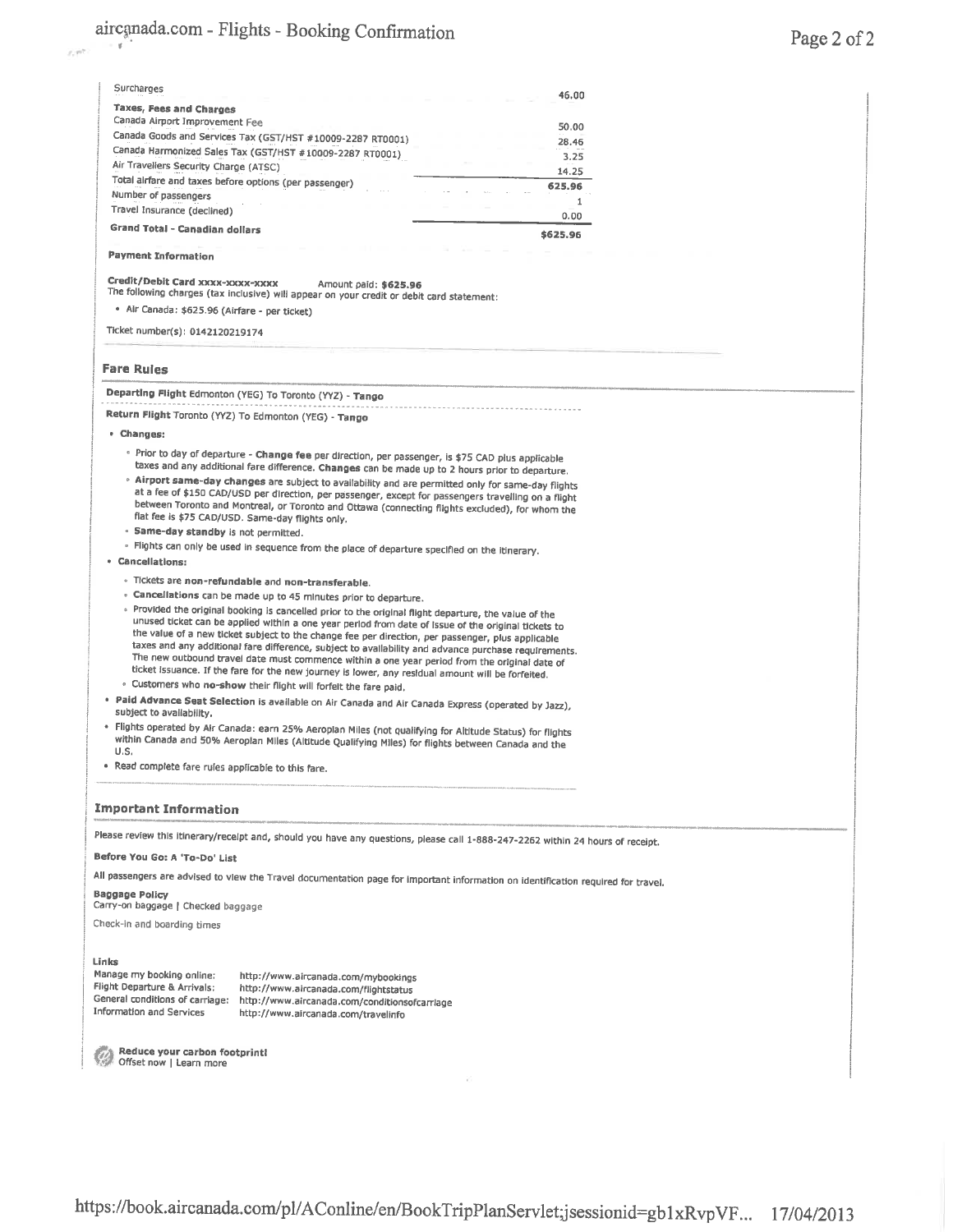$\mathcal{E}_{\mathcal{A}^{\text{max}}}$ 

| Surcharges                                                                     |                                                                                                                                                                                                          |                                                                                                                                   |        |
|--------------------------------------------------------------------------------|----------------------------------------------------------------------------------------------------------------------------------------------------------------------------------------------------------|-----------------------------------------------------------------------------------------------------------------------------------|--------|
| Taxes, Fees and Charges                                                        |                                                                                                                                                                                                          | 46.00                                                                                                                             |        |
| Canada Airport Improvement Fee                                                 |                                                                                                                                                                                                          | 45.00                                                                                                                             |        |
|                                                                                | Canada Goods and Services Tax (GST/HST #10009-2287 RT0001)                                                                                                                                               | 30.66                                                                                                                             |        |
|                                                                                | Canada Harmonized Sales Tax (GST/HST #10009-2287 RT0001)                                                                                                                                                 | 2.60                                                                                                                              |        |
| Air Travellers Security Charge (ATSC)                                          |                                                                                                                                                                                                          | 14.25                                                                                                                             |        |
| Total airfare and taxes before options (per passenger)<br>Number of passengers |                                                                                                                                                                                                          | 666.51                                                                                                                            |        |
| Travel Insurance (declined)                                                    |                                                                                                                                                                                                          | $\mathbf{1}$                                                                                                                      |        |
| <b>Grand Total - Canadian dollars</b>                                          |                                                                                                                                                                                                          | 0.00                                                                                                                              |        |
|                                                                                |                                                                                                                                                                                                          | \$666.51                                                                                                                          |        |
| <b>Payment Information</b>                                                     |                                                                                                                                                                                                          |                                                                                                                                   |        |
| Credit/Debit Card xxxx-xxxxx-xxxx-                                             | - Amount paid: \$666.51                                                                                                                                                                                  |                                                                                                                                   |        |
|                                                                                | The following charges (tax Inclusive) will appear on your credit or debit card statement:                                                                                                                |                                                                                                                                   |        |
| · Air Canada: \$666.51 (Airfare - per ticket)                                  |                                                                                                                                                                                                          |                                                                                                                                   |        |
| Ticket number(s): 0142120475790                                                |                                                                                                                                                                                                          |                                                                                                                                   |        |
| <b>Fare Rules</b>                                                              |                                                                                                                                                                                                          |                                                                                                                                   |        |
|                                                                                | Departing Flight Edmonton (YEG) To Ottawa (YOW) - Tango                                                                                                                                                  |                                                                                                                                   |        |
|                                                                                | Return Flight Ottawa (YOW) To Edmonton (YEG) - Tango                                                                                                                                                     |                                                                                                                                   |        |
| • Changes:                                                                     |                                                                                                                                                                                                          |                                                                                                                                   |        |
|                                                                                | · Prior to day of departure - Change fee per direction, per passenger, is \$75 CAD plus applicable                                                                                                       |                                                                                                                                   |        |
|                                                                                | taxes and any additional fare difference. Changes can be made up to 2 hours prior to departure.                                                                                                          |                                                                                                                                   |        |
|                                                                                | . Airport same-day changes are subject to availability and are permitted only for same-day flights                                                                                                       |                                                                                                                                   |        |
|                                                                                | at a fee of \$150 CAD/USD per direction, per passenger, except for passengers travelling on a flight<br>between Toronto and Montreal, or Toronto and Ottawa (connecting flights excluded), for whom the  |                                                                                                                                   |        |
|                                                                                | flat fee is \$75 CAD/USD. Same-day flights only.                                                                                                                                                         |                                                                                                                                   |        |
| · Same-day standby is not permitted.                                           |                                                                                                                                                                                                          |                                                                                                                                   |        |
|                                                                                | • Flights can only be used in sequence from the place of departure specified on the itinerary.                                                                                                           |                                                                                                                                   |        |
| • Cancellations:                                                               |                                                                                                                                                                                                          |                                                                                                                                   |        |
|                                                                                | . Tickets are non-refundable and non-transferable.                                                                                                                                                       |                                                                                                                                   |        |
|                                                                                | · Cancellations can be made up to 45 minutes prior to departure.                                                                                                                                         |                                                                                                                                   |        |
|                                                                                | • Provided the original booking is cancelled prior to the original flight departure, the value of the                                                                                                    |                                                                                                                                   |        |
|                                                                                | unused ticket can be applied within a one year period from date of Issue of the original tickets to<br>the value of a new ticket subject to the change fee per direction, per passenger, plus applicable |                                                                                                                                   |        |
|                                                                                | taxes and any additional fare difference, subject to availability and advance purchase requirements.                                                                                                     |                                                                                                                                   |        |
|                                                                                | The new outbound travel date must commence within a one year period from the original date of                                                                                                            |                                                                                                                                   |        |
|                                                                                | ticket issuance. If the fare for the new journey is lower, any residual amount will be forfeited.<br>· Customers who no-show their flight will forfeit the fare paid.                                    |                                                                                                                                   |        |
|                                                                                |                                                                                                                                                                                                          |                                                                                                                                   |        |
| subject to availability.                                                       | · Pald Advance Seat Selection is available on Alr Canada and Air Canada Express (operated by Jazz),                                                                                                      |                                                                                                                                   |        |
|                                                                                | · Flights operated by Air Canada: earn 25% Aeroplan Miles (not qualifying for Altitude Status) for flights                                                                                               |                                                                                                                                   |        |
| U.S.                                                                           | within Canada and 50% Aeroplan Miles (Altitude Qualifying Miles) for flights between Canada and the                                                                                                      |                                                                                                                                   |        |
| . Read complete fare rules applicable to this fare.                            |                                                                                                                                                                                                          |                                                                                                                                   |        |
|                                                                                |                                                                                                                                                                                                          |                                                                                                                                   | 635.8: |
|                                                                                |                                                                                                                                                                                                          |                                                                                                                                   |        |
| <b>Important Information</b>                                                   |                                                                                                                                                                                                          | 1.1.1                                                                                                                             |        |
| Please review this itinerary/receipt and, should you have                      |                                                                                                                                                                                                          | produced by prease call 1-888-247-2262 within 24 hours of product.                                                                |        |
| Before You Go: A 'To-Do' List                                                  |                                                                                                                                                                                                          |                                                                                                                                   |        |
|                                                                                |                                                                                                                                                                                                          | All passengers are advised to view the Travel documentation page for important information on identification required for travel. |        |
| <b>Baggage Policy</b>                                                          |                                                                                                                                                                                                          |                                                                                                                                   |        |
| Carry-on baggage   Checked baggage                                             |                                                                                                                                                                                                          | inp It                                                                                                                            |        |
| Check-in and boarding times                                                    |                                                                                                                                                                                                          |                                                                                                                                   |        |
|                                                                                |                                                                                                                                                                                                          |                                                                                                                                   |        |
| Links                                                                          |                                                                                                                                                                                                          |                                                                                                                                   |        |
| Manage my booking online:                                                      | http://www.aircanada.com/mybookings                                                                                                                                                                      |                                                                                                                                   |        |
| Flight Departure & Arrivals:<br>General conditions of carriage:                | http://www.aircanada.com/flightstatus<br>http://www.aircanada.com/conditionsofcarriage                                                                                                                   | à acouré YFCW<br>Lang @ the Supperse Court                                                                                        |        |
| <b>Information and Services</b>                                                | http://www.aircanada.com/travelinfo                                                                                                                                                                      |                                                                                                                                   |        |
|                                                                                |                                                                                                                                                                                                          |                                                                                                                                   |        |
| Reduce your carbon footprint!                                                  |                                                                                                                                                                                                          |                                                                                                                                   |        |
| Offset now   Learn more                                                        |                                                                                                                                                                                                          |                                                                                                                                   |        |
|                                                                                |                                                                                                                                                                                                          |                                                                                                                                   |        |
|                                                                                |                                                                                                                                                                                                          |                                                                                                                                   |        |
|                                                                                |                                                                                                                                                                                                          |                                                                                                                                   |        |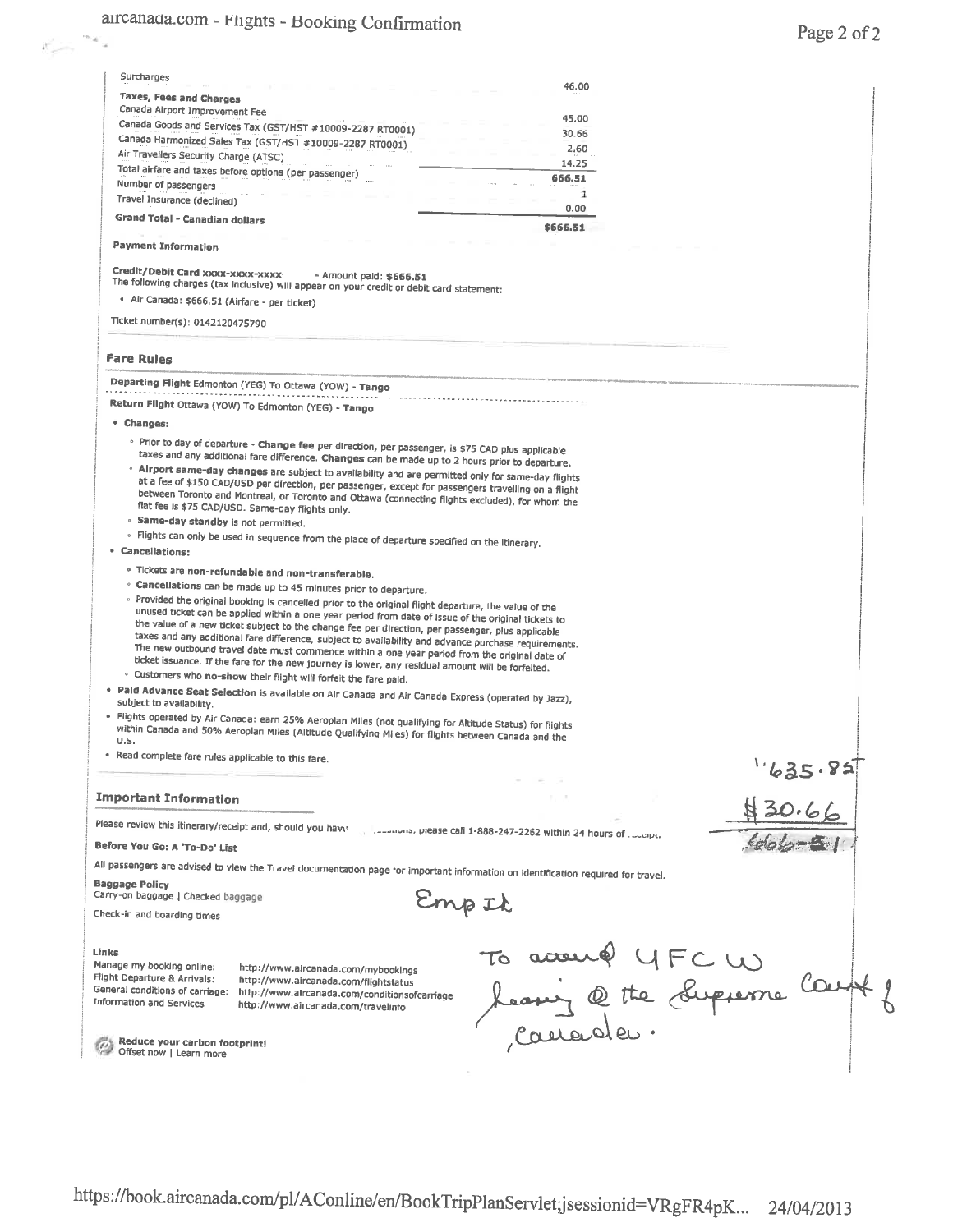|                                                                           |                                                                                                                                                                                        |                                                                                          |                       |                      |                                       | Your booking is confirmed. Booking reference: NWXC2E |                   |                 |                            | <b>Print Itinerary</b> |
|---------------------------------------------------------------------------|----------------------------------------------------------------------------------------------------------------------------------------------------------------------------------------|------------------------------------------------------------------------------------------|-----------------------|----------------------|---------------------------------------|------------------------------------------------------|-------------------|-----------------|----------------------------|------------------------|
|                                                                           |                                                                                                                                                                                        | An email booking confirmation has been sent to: cgauk@oipc.ab.ca.                        |                       |                      |                                       |                                                      |                   |                 |                            | <b>Email Itinerary</b> |
|                                                                           |                                                                                                                                                                                        | Use your booking reference to retrieve your official Itinerary/Receipt at aircanada.com. |                       |                      |                                       |                                                      |                   |                 |                            | <b>Add to calendar</b> |
|                                                                           | Passengers Ms Christina Gauk                                                                                                                                                           |                                                                                          |                       |                      |                                       |                                                      |                   |                 | Airfare                    | 574.00                 |
| Filght                                                                    | From                                                                                                                                                                                   |                                                                                          |                       |                      |                                       |                                                      |                   |                 | Options                    | 0.00                   |
| AC192                                                                     | <b>Edmonton (YEG)</b>                                                                                                                                                                  | Tо                                                                                       | Ottawa (YOW)          |                      | Departure<br>12:35                    |                                                      | Arrivill<br>18:23 |                 | Taxes, fees and<br>charges | 92.51                  |
| AC143                                                                     | Ottawa (YOW)                                                                                                                                                                           |                                                                                          | <b>Edmonton (YEG)</b> |                      | 19:10                                 | Mon 10-Jun 2013                                      | 21:31             | Mon 10-Jun 2013 | Travel Insurance           | Purchase Travel        |
|                                                                           |                                                                                                                                                                                        |                                                                                          |                       |                      |                                       | Wed 12-Jun 2013                                      |                   | Wed 12-Jun 2013 | <b>Grand Total</b>         | Insurance<br>\$666.51  |
|                                                                           |                                                                                                                                                                                        |                                                                                          |                       |                      |                                       |                                                      |                   |                 | Canadian dollars           |                        |
|                                                                           | <b>View detailed Itinerary/Receipt</b>                                                                                                                                                 |                                                                                          |                       |                      |                                       |                                                      |                   |                 |                            |                        |
|                                                                           | <b>Itinerary/Receipt</b>                                                                                                                                                               |                                                                                          |                       |                      |                                       |                                                      |                   |                 |                            |                        |
|                                                                           | Your booking is confirmed. Please print/retain this page<br>for your financial records (e.g. for taxation, expense claim<br>or payment card reconciliation purposes). We thank you for |                                                                                          |                       |                      |                                       |                                                      |                   |                 |                            |                        |
| board.                                                                    | choosing Air Canada and look forward to welcoming you on                                                                                                                               |                                                                                          |                       |                      |                                       |                                                      |                   |                 |                            |                        |
|                                                                           | <b>Booking Information</b>                                                                                                                                                             |                                                                                          |                       |                      |                                       |                                                      |                   |                 |                            | <b>AIR CANADA ®</b>    |
|                                                                           | <b>Booking Reference:</b><br><b>NWXC2E</b>                                                                                                                                             |                                                                                          |                       | <b>Customer Care</b> |                                       |                                                      |                   |                 |                            |                        |
|                                                                           | Electronic Ticketing confirmed. This is your official<br>itinerary/receipt.                                                                                                            |                                                                                          | Air Canada            | 1-888-247-2262       |                                       |                                                      |                   |                 |                            |                        |
| <b>Main Contact:</b>                                                      |                                                                                                                                                                                        |                                                                                          |                       | 1-888-422-7533       | <b>Flight Arrivals and Departures</b> |                                                      |                   |                 |                            |                        |
| Ms Christina Gauk<br>cgauk@r inc.ab.ca                                    |                                                                                                                                                                                        |                                                                                          |                       |                      |                                       |                                                      |                   |                 |                            |                        |
| Mobile<br>Horn <sup>.</sup>                                               |                                                                                                                                                                                        |                                                                                          |                       |                      |                                       |                                                      |                   |                 |                            |                        |
|                                                                           | $\epsilon$                                                                                                                                                                             |                                                                                          |                       |                      |                                       |                                                      |                   |                 |                            |                        |
|                                                                           | Work: 1-780-4226860<br>At destination: 1-613-2411414                                                                                                                                   |                                                                                          |                       |                      |                                       |                                                      |                   |                 |                            |                        |
|                                                                           |                                                                                                                                                                                        |                                                                                          |                       |                      |                                       |                                                      |                   |                 |                            |                        |
|                                                                           | <b>Flight Itinerary</b>                                                                                                                                                                |                                                                                          |                       |                      |                                       |                                                      |                   |                 |                            |                        |
|                                                                           | From                                                                                                                                                                                   | To                                                                                       | <b>Stops</b>          | Duration             | Aircraft                              | Fare<br>Type                                         | Meal              |                 |                            |                        |
| AC192                                                                     | Edmonton,<br><b>Edmonton Int'l</b><br>(YEG)<br>Mon 10-Jun 2013                                                                                                                         | Ottawa, Ottawa<br>Int'l (YOW)<br>Mon 10-3un 2013<br>18:23                                | 0                     | 3hr48                | E90                                   | Tango,<br>Ε                                          |                   |                 |                            |                        |
| AC143                                                                     | 12:35<br>Ottawa, Ottawa<br>Int'l (YOW)                                                                                                                                                 | Edmonton,                                                                                | 0                     | 4hr21                | E90                                   | Tango,                                               | F                 |                 |                            |                        |
|                                                                           | Wed 12-Jun 2013<br>19:10                                                                                                                                                               | <b>Edmonton Int'l</b><br>(YEG)<br>Wed 12-Jun 2013                                        |                       |                      |                                       | Α                                                    |                   |                 |                            |                        |
|                                                                           | F: Food for purchase onboard All Onboard Café purchases made on board Air Canada flights are                                                                                           | 21:31                                                                                    |                       |                      |                                       |                                                      |                   |                 |                            |                        |
|                                                                           |                                                                                                                                                                                        | payable only with VIsa, MasterCard and American Express credit                           |                       |                      |                                       |                                                      |                   |                 |                            |                        |
| Flight<br>cards.                                                          | Passenger Information                                                                                                                                                                  |                                                                                          |                       |                      |                                       |                                                      |                   |                 |                            |                        |
|                                                                           | 1: Ms Christina Gauk : Adult (16+), Ticket Number: 0142120475790                                                                                                                       |                                                                                          |                       |                      |                                       |                                                      |                   |                 |                            |                        |
|                                                                           | Frequent Flyer Prog: None                                                                                                                                                              |                                                                                          |                       | Meal Preference:     | None                                  |                                                      |                   |                 |                            |                        |
|                                                                           | XXXX-XXXXX-XXXX<br><b>None</b>                                                                                                                                                         |                                                                                          | Special Needs:        |                      | <b>None</b>                           |                                                      |                   |                 |                            |                        |
|                                                                           |                                                                                                                                                                                        |                                                                                          |                       |                      |                                       |                                                      |                   |                 |                            |                        |
|                                                                           | <b>Purchase Summary</b>                                                                                                                                                                |                                                                                          |                       |                      |                                       |                                                      |                   |                 |                            |                        |
|                                                                           |                                                                                                                                                                                        |                                                                                          |                       |                      |                                       |                                                      | Adult             |                 |                            |                        |
| Payment Card:<br>Seat Selection:<br><b>Fare Summary</b><br>Passenger Type | <b>Air Transportation Charges</b><br>Departing Flight - Tango                                                                                                                          |                                                                                          |                       |                      |                                       |                                                      | 289.00            |                 |                            |                        |

https://book.aircanada.com/pl/AConline/en/BookTripPlanServlet;jsessionid=VRgFR4pK... 24/04/2013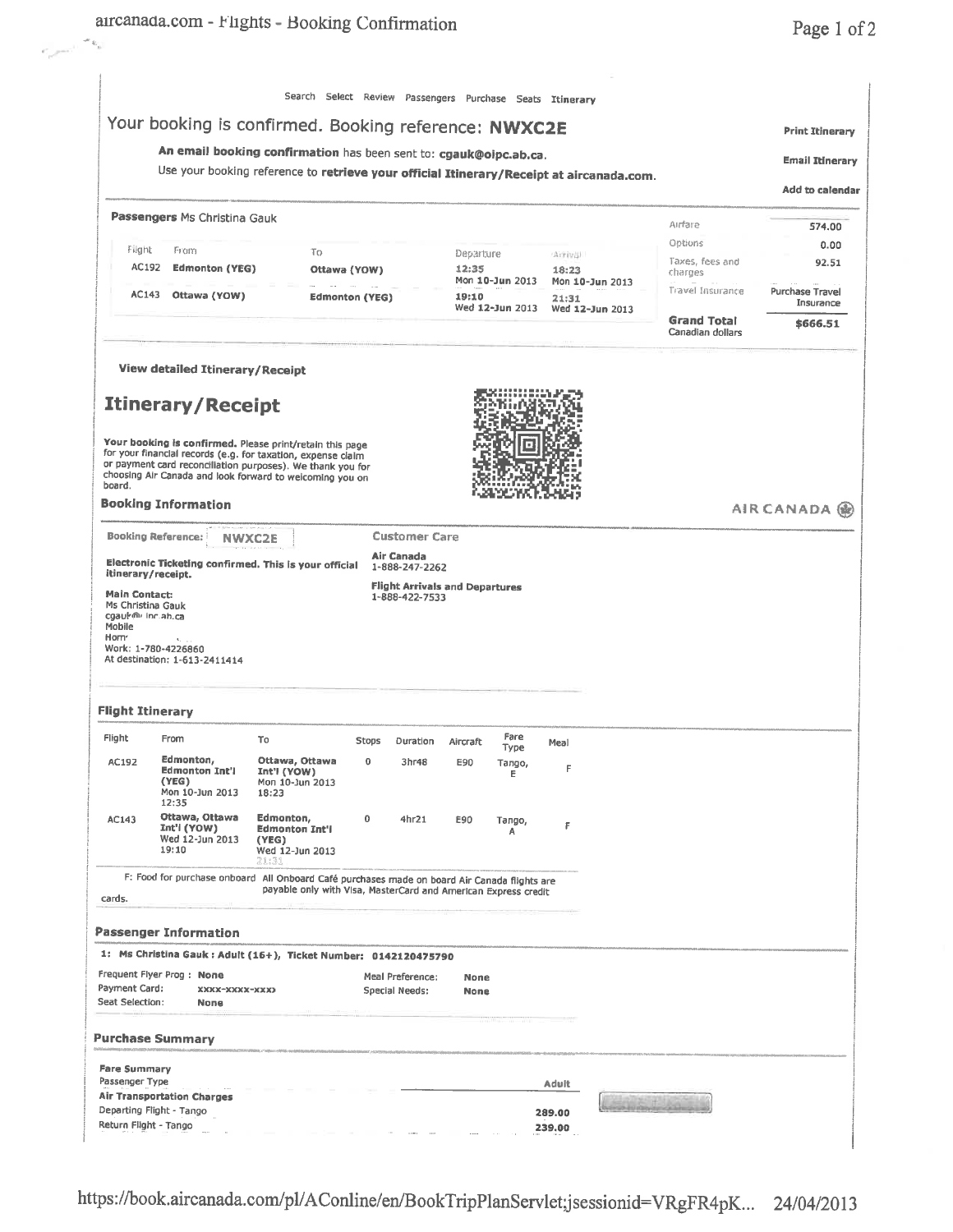#### Office of the Information and Privacy Commissioner of Alberta Christina Gauk, Director, Adjudication Expenses Processed June 1, 2013 - July 31, 2013

#### Travel Expenses

| Date Expenses<br>Incurred   | Destination               | <b>Description/Rationale</b>                                                                                      |  | <b>Transportation Accommodation</b> | <b>Meals</b> | Other <sup>1,2</sup>      | Total              |
|-----------------------------|---------------------------|-------------------------------------------------------------------------------------------------------------------|--|-------------------------------------|--------------|---------------------------|--------------------|
| May 23 - 25<br>June 10 - 12 | Toronto, ON<br>Ottawa, ON | Attended the Canadian Institute Administrative Justice Roundtable<br>Attended the Supreme Court of Canada Hearing |  | 334.80<br>442.74                    | 109.95       | 68.10 \$ 237.08<br>216,88 | \$639.98<br>769.57 |
| Total                       |                           |                                                                                                                   |  | 777.54                              | 178.05       | 453.96 \$1,409.55         |                    |

 $\frac{1}{2}$  Where receipts are not provided, per diem rates are claimed.

<sup>2</sup> "Other" includes conference fee, taxis, parking, telephone long distance and daily incidental per diem allowance.

#### Hospitality/Working Session Expenses

| Date Expenses<br>Incurred | Description/Rationale<br>the property of the control of the | <b>Hospitality</b><br>Bern and Commercial | the company and company and | <b>Working</b><br><b>Session</b> | Total |            |
|---------------------------|-------------------------------------------------------------|-------------------------------------------|-----------------------------|----------------------------------|-------|------------|
| Total                     |                                                             |                                           |                             |                                  |       |            |
| <b>Total Expenses</b>     |                                                             |                                           |                             |                                  |       | \$1,409.55 |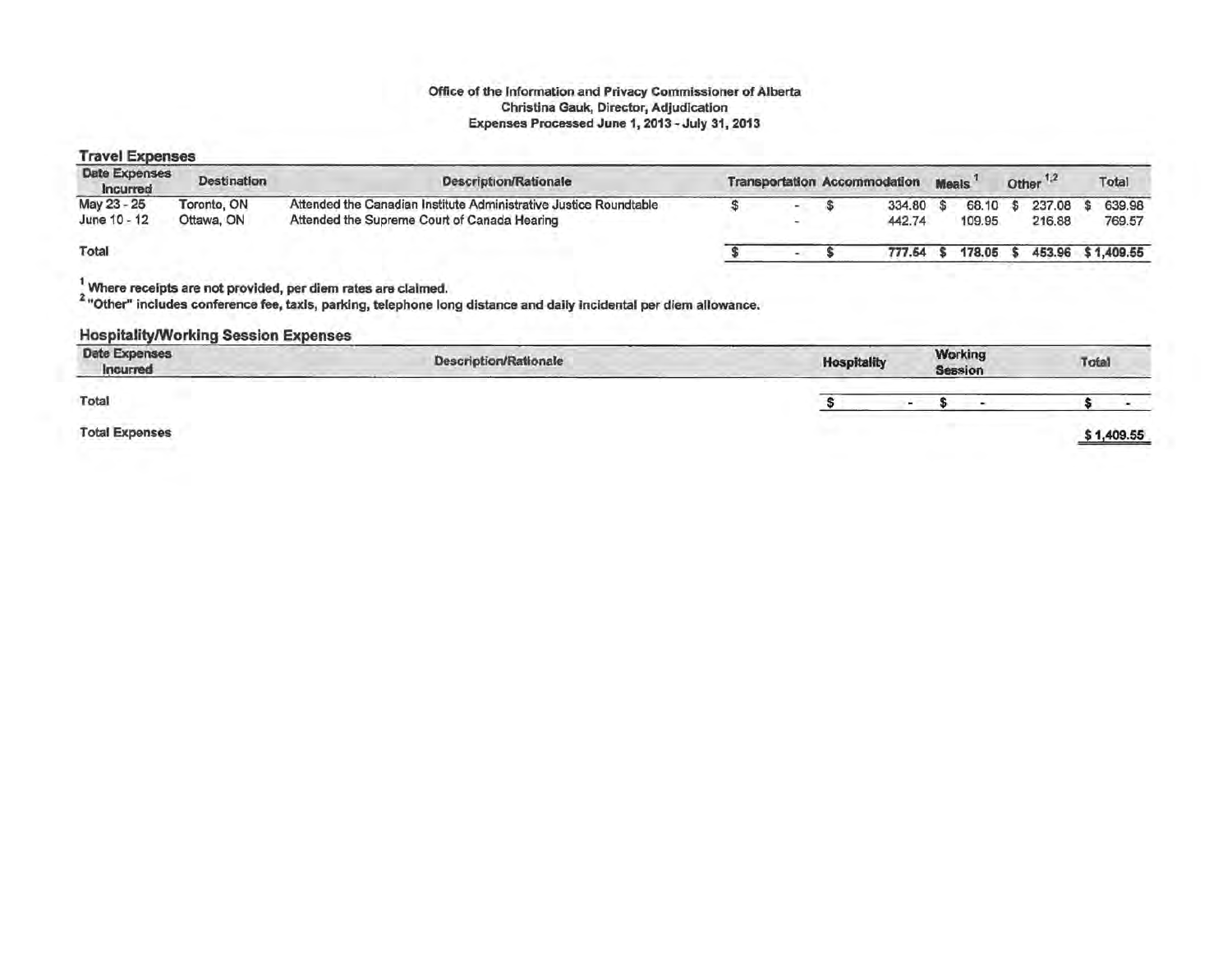Westin Harbour Castle 1 Harbour Square Toronto, ON M5J 1A6 416-869-1600 http://www.starwood.com/

Tax Identification 861336493

# **WESTIN'**

## HOTELS & RESORTS

Dr. Gauk, Christina Edmonton, AB Page Number Guest Number Folio ID 1 1496348 A Invoice Nbr Arrive Date Depart Date 1000206259 05-23-2013 05-25-2013 No. Of Guest 1 Room Number 1935 Club Account Time 05-25-2013 10:10

#### Invoice

Date Reference Description 05-23-2013 RT1935 Room Charge 05-23-2013 RT1935 Room HST 13% Charges  $$155.00^$ s20.15' Credits 05-23-2013 RT1935 ROOM HST 13% \$20.15<br>05-23-2013 6083 Chartroom Lounge 285.43 not element 05-24-2013 1935 05-24-2013 RT1935 05-24-2013 RT1935 05-25-2013 DEB Toula Charges Room Charge Room HST 13% Debit Card \$163.51 \$155.00 \$20 .15 \$-543.24 \*\* Total 24 \$-543.24 \*\* Balance 00

WEST IN HARBOUR HST Summary for your stay: 1 HARBOUR SQUARE TORONTO,ON Room Revenue HST o.oo M5J 1A6 Food & Beverage HST o.oo I 416-869-1600 Phone/Fax/Copy Service HST 0.00 **DEBIT SALE**  o.oo Other Revenue HST I 0.00 MIE: 0199550400 I TiD: 0089250000199550400008 Westin Harbour Castle HST Vendor# Entry Hethod : C REF #: 1002 2013/05/25 10:09:59 Continue Rel Ref: 0003659%525 Trace :0002 **APPROVED-OD**  s~~o~o **Appr Code: 660027 ll..co** I~ **DEBITICHQ**  30 ·'\*\*\*\*\*\*' **AMOUNT \$543.24**  Interac AID: A0000002771010 TC: EOBSCB ... .. '"··: **CONTRACTOR**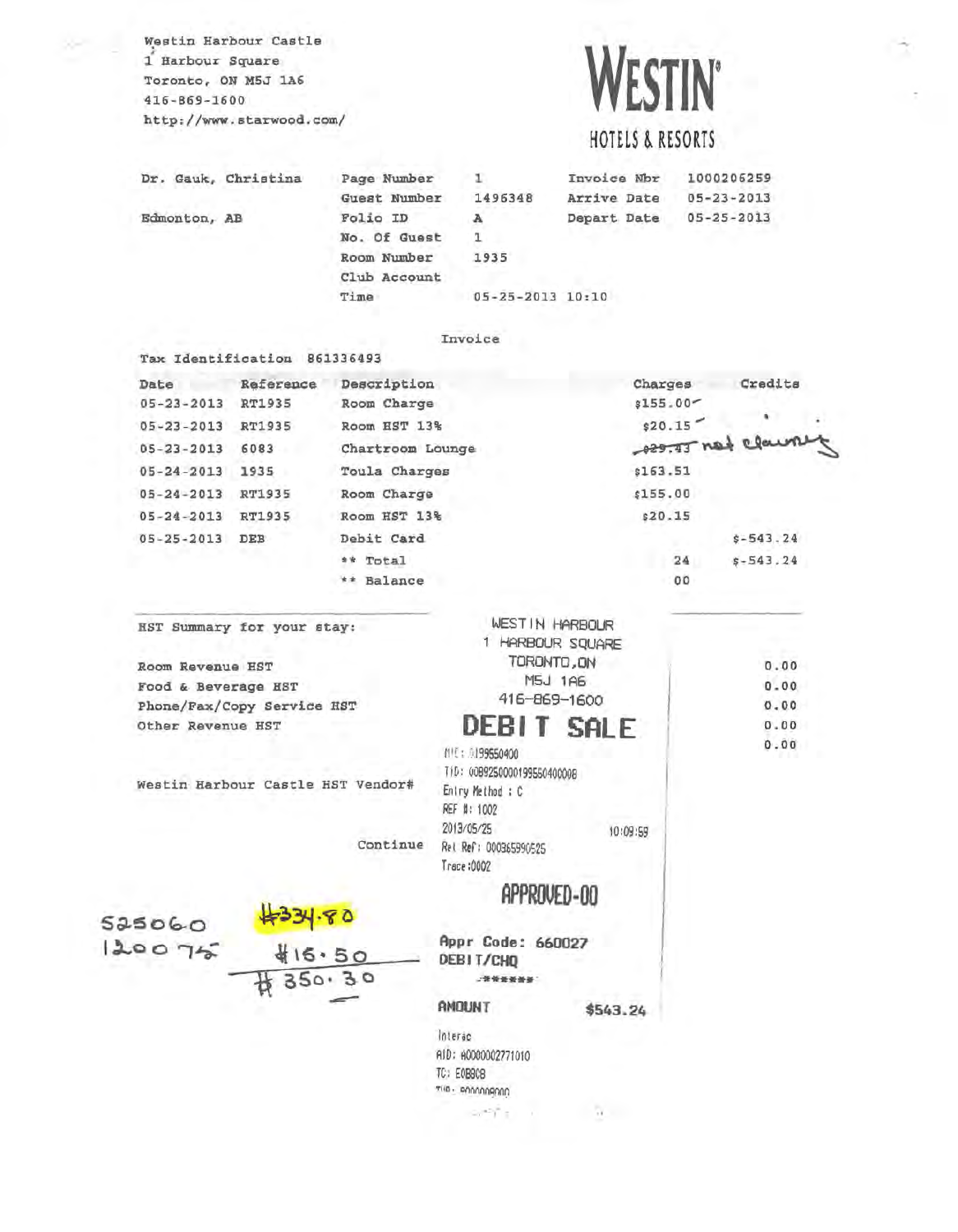**Westin Harbour Castle** 1 Harbour Square Toronto, ON M5J 1A6 416-869-1600 http://www.starwood.com/

# **WESTIN'**

## HOTELS & RESORTS

Dr. Gauk, Christina Edmonton, AB Page Number Guest Number 1496348 Folio ID 2 A Invoice Nbr Arrive Date Depart Date 05-25-2013 1000206259 05-23-2013 1 1935 Room Number No. Of Guest Club Account Time 05-25-2013 10:10

#### Invoice EXPENSB SUMMARY REPORT

#### currency: CAD

| Date             | Ra/Tx    | <b>HST Tax</b> | Food/Bev | Telecom   | Misc   | Other        | Total    | Payment      |
|------------------|----------|----------------|----------|-----------|--------|--------------|----------|--------------|
| $05 - 23 - 2013$ | \$155.00 | \$20.15        | \$26.50  | SO.00     | \$0.00 | \$2.93       | \$204.58 | <b>SO.00</b> |
| $05 - 24 - 2013$ | \$155.00 | \$20.15        | \$0.00   | \$0.00    | \$0.00 | \$163.51     | \$338.66 | SO, DO       |
| $05 - 25 - 2013$ | \$0.00   | \$0.00         | \$0.00   | $50 - 00$ | \$0.00 | <b>SD.DO</b> | 50.00    | $5 - 543.24$ |
| Total            | \$310.00 | \$40.30        | \$26,50  | 50.00     | \$0.00 | \$166.44     | \$543.24 | $5 - 543.24$ |

Your .~ccount

Get 10,000 more with the SPG Credit Card. spg.com/axpcard

Thank you for choosing Starwood Hotels We look forward to welcoming you back soon!

Tell us about your stay. www.westin . com/reviews

Signature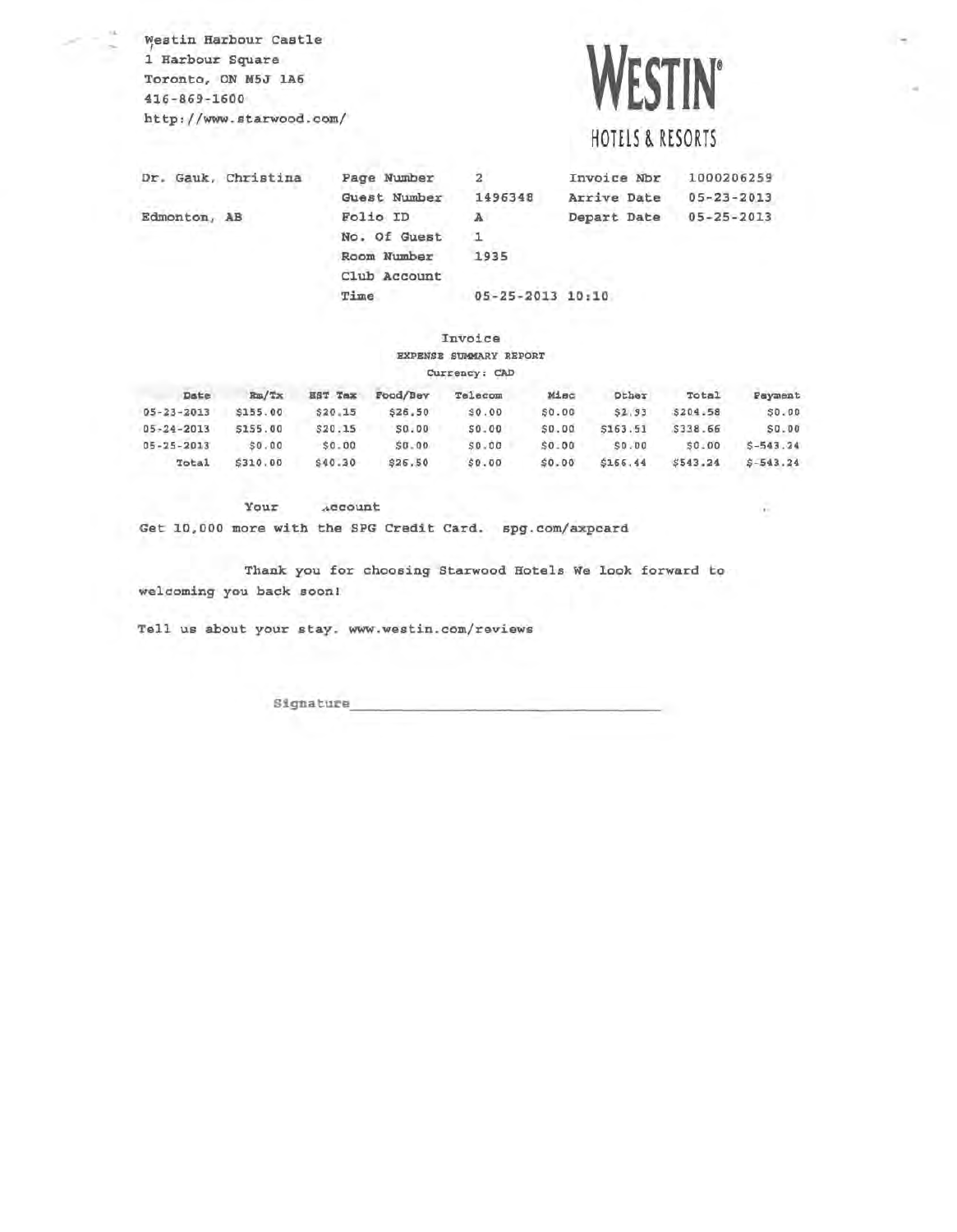| <i>TIIO ED</i> | www.edmtaxi.com                         |
|----------------|-----------------------------------------|
| GST#<br>Date:  | Amount:                                 |
| Driver:        | $ar \#$ :                               |
| From.          |                                         |
| To:            |                                         |
|                | 10135 - 31 Avenue, Edmonton, AB T6N 1C2 |



4105.77  $\frac{1}{10 \cdot 0}$ 

| AIRPORT<br>From<br>To      |     |
|----------------------------|-----|
|                            |     |
| Time                       | 1.5 |
| Date                       |     |
| \$60<br><b>Trip Amount</b> |     |
| <b>Driver Name</b>         |     |
| 267<br>Car Number          |     |
| 848<br>300<br>GST          |     |

# **AIRPORT PICKUP PROCEDURE**

Terminal 1 Post #B<br>Terminal 3 Post #2

Post # 29

Amount  $\frac{6}{x}$  Drive #  $\frac{1}{2}$ 

THANKS

18.F11#  $44.69$ <br> $44.69$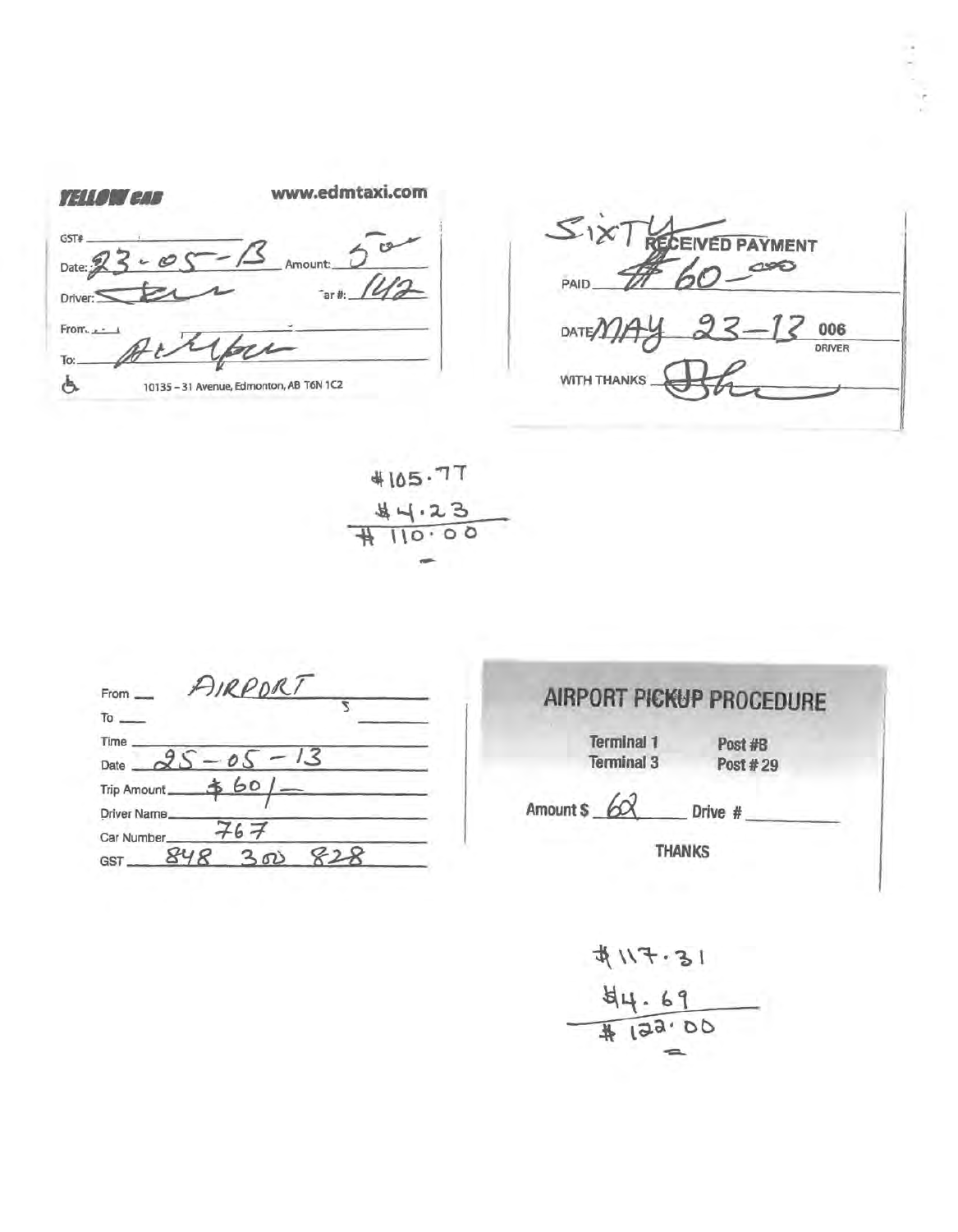

1 Rideau Street Ottawa, ON, Canada K1N 8S7 T (613) 241-1414 F (613) 562-7030 G.S.T. / H.S.T Registration #831927355

**Mrs Christine Gauk** Suite 410 9925 109 Street

Canada

Edmonton AB T5K 2J8

| : 0428                  |
|-------------------------|
| 565270                  |
|                         |
| Cashier/Cassier # : 460 |
| $:1$ of 2               |
|                         |

Arrival/Arrivée  $: 06-10-13$ Departure/Départ : 06-12-13

| Date           | <b>Description</b>               | Additional Information/Supplémentaire | Charges | <b>Credits</b>     |
|----------------|----------------------------------|---------------------------------------|---------|--------------------|
| 06-10-13       | Room Charge                      |                                       | 199.00  |                    |
| 06-10-13       | <b>Destination Marketing Fee</b> |                                       | 5.97    |                    |
| 06-10-13       | Room HST (13%)                   |                                       | 26.65   |                    |
| $06 - 11 - 13$ | Wilfrid's Restaurant             | <b>CHECK# 5358</b>                    |         |                    |
| $06 - 11 - 13$ | Zoe's Lounge                     | <b>CHECK#3964</b>                     |         | 45.55 - hat cleany |
| $06 - 11 - 13$ | Room Charge                      |                                       | 199.00  |                    |
| 06-11-13       | <b>Destination Marketing Fee</b> |                                       | 5.97    |                    |
| 06-11-13       | Room HST (13%)                   |                                       | 26.65   |                    |
| 06-12-13       | Debit                            | 491520                                |         | 748.79             |

<del>\$442.74</del><br>H20.50<br>H63.24

For information or reservations, visit us at www.fairmont.com or call Fairmont Hotels & Resorts from: United States or Canada 1 800 441 1414 Pour information et réservations visitez notre web au www.falrmont.com ou téléphoner au Hôtels Falrmont de: États-Unis ou Canada 1 800 441 1414

I agree that my liability for this bilt in the heat and it agree is be held personally liable in the went that the induction partent is a pay for a small and pay of a small star pay of or the full amount of these charges. and \$2.00 (Sat.) cradit to my account. (At participating<br>hotels.)

Js me porte personnellament responsable du règlement total de catte note au cas ou la compagnie, l'association que son reprisentant désigné en returne.<br>Les comptes le sette de la compagnie de la compte de la compte de la

Thank you for choosing to stay with Fairmont Hotels & Resorts Merci d'avoir choisi les Hôtels Fairmont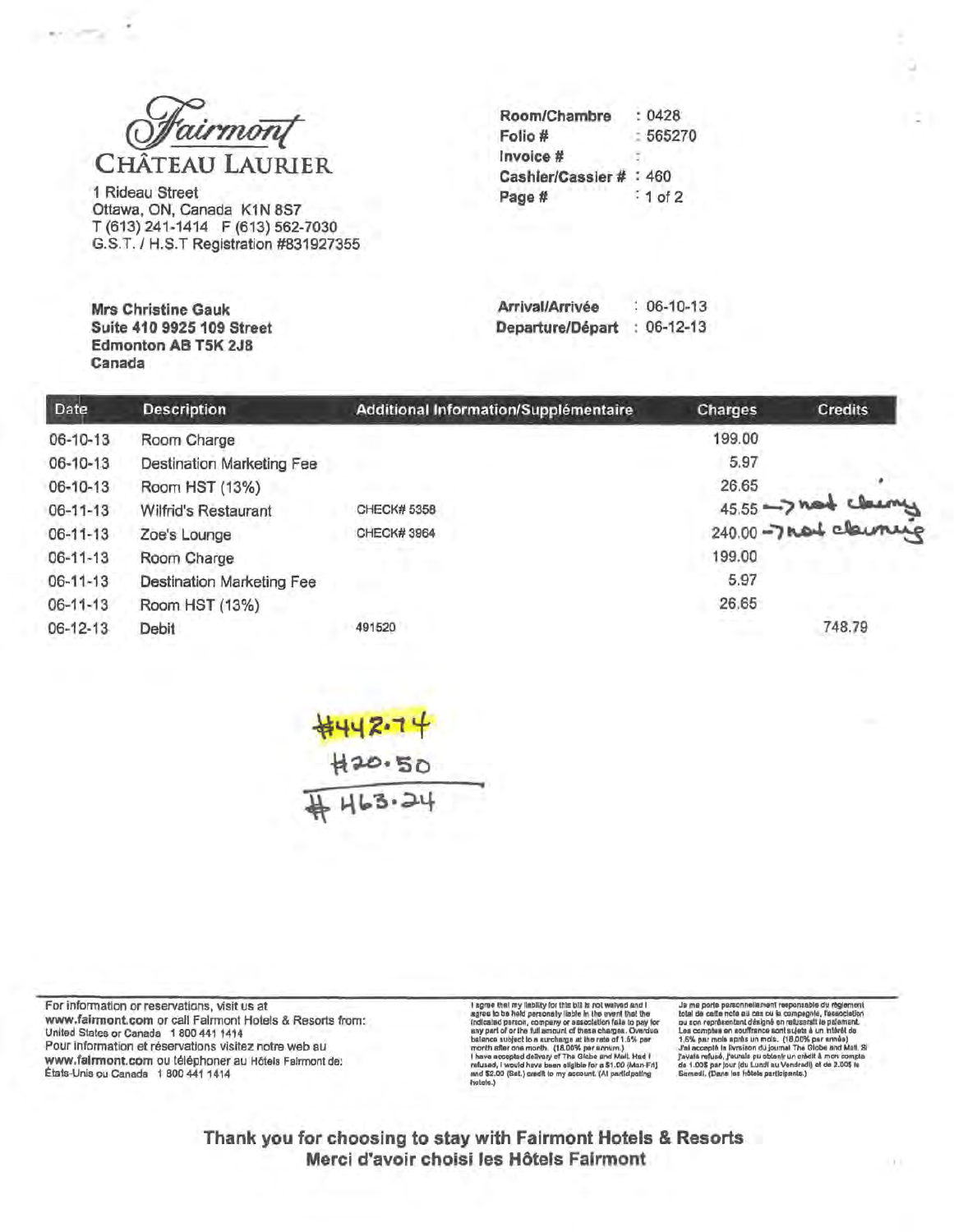

1 Rideau Street Ottawa, ON, Canada K1N 8S7 T (613) 241-1414 F (613) 562-7030 G.S.T. / H.S.T Registration #831927355

**Mrs Christine Gauk** Suite 410 9925 109 Street

Canada

**Edmonton AB T5K 2J8** 

| Room/Chambre            | :0428     |
|-------------------------|-----------|
| Folio #                 | : 565270  |
| Invoice #               |           |
| Cashier/Cassier # : 460 |           |
| Page#                   | $-2$ of 2 |
|                         |           |

Arrival/Arrivée  $: 06 - 10 - 13$ Departure/Départ  $: 06-12-13$ 

| <b>Date</b> | <b>Description</b>            |      |                               | Additional Information/Supplémentaire | <b>Charges</b> | <b>Credits</b> |
|-------------|-------------------------------|------|-------------------------------|---------------------------------------|----------------|----------------|
|             |                               |      |                               | Total                                 | 748.79         | 748.79         |
|             |                               |      |                               | <b>Balance Due/Solde</b>              | 0.00           |                |
|             | <b>GST Summary / Sommaire</b> |      | <b>HST Summary / Sommaire</b> |                                       |                |                |
|             | Room/Chambre                  | 0.00 | Room/Chambre                  | 53.30                                 |                |                |
|             | <b>F&amp;B/Restauration</b>   | 0.00 | <b>F&amp;B/Restauration</b>   | 28.54                                 |                |                |
|             | Other/Autres                  | 0.00 | Other/Autres                  | 0.00                                  |                |                |
| Total       |                               | 0.00 | Total                         | 81.84                                 |                |                |

Thank you for choosing Fairmont Hotels & Resorts.

To provide feedback about your stay, please contact Mr. Claude Sauvé, General Manager, at Claude Sauve@fairmont.com. We also invite you to share memories of your experience on our community forum - visit www.everyonesanoriginal.com.



For information or reservations, visit us at www.fairmont.com or call Fairmont Hotels & Resorts from: United States or Canada 1 800 441 1414 Pour information et réservations visitez notre web au www.fairmont.com ou téléphoner au Hôtels Fairmont de: États-Unis ou Canada 1800 441 1414

T agree that my lability for this bill is not weived and I<br>agree to be held personally liable in the swent that fire<br>haldcated person company or association fails to pay for<br>any part of or the full amount of these charges hotels.)

Je me porte personnellement responsable du règlement<br>total de cette note au cas ou le compagnie, l'association<br>ou son rappésaminat désigné an refuserati le pelement.<br>Les comptes en soulitance sont sujets à un intéré de<br>1. a and Mall. 31

Thank you for choosing to stay with Fairmont Hotels & Resorts Merci d'avoir choisi les Hôtels Fairmont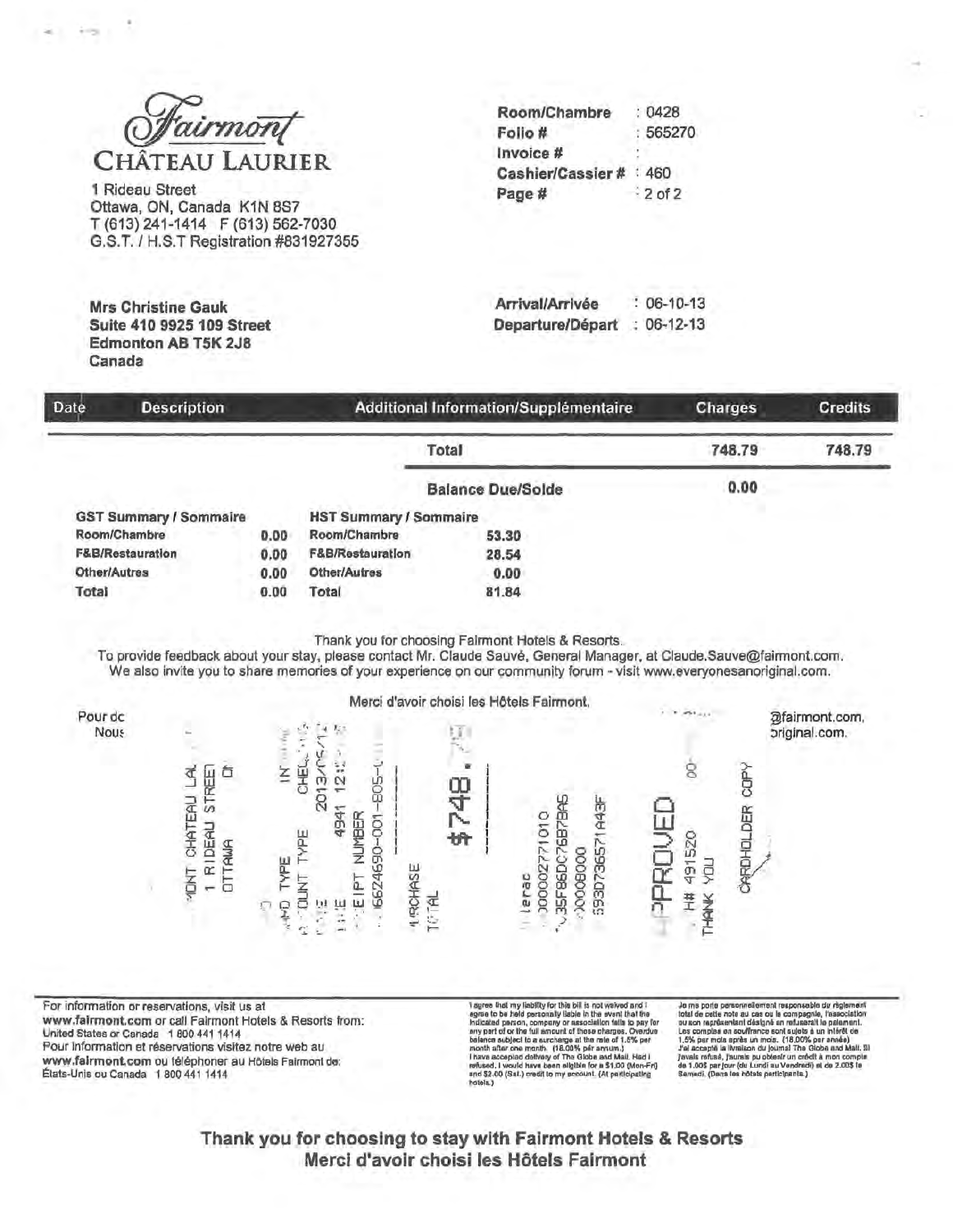RECEIPT / REÇU \$30 model6/13 Amount/Montant: From/Dr ame  $\phi$ To/à: 13 | Driver/Chauffeur: Taxi # Thank you | Merco J.

| $=$ TRANSACTION RECEIPT $=$                                                          |                                                  |
|--------------------------------------------------------------------------------------|--------------------------------------------------|
| ALMERTA CONTINUES.<br>$1065 - 14.51$<br>$EDMONUM.$ $M1 \rightarrow M27$<br>$(780)$ 4 |                                                  |
| ACC: INP:  JOHER<br>DATE/i.M.<br>13/06/10 11: 0 39                                   |                                                  |
| VEH/DRV: 099 / 4290<br>$F \rightarrow$                                               |                                                  |
| FARE:<br>$F[A]$ :<br><b>EXTRAS:</b><br>TAX:                                          | \$49.52<br>\$000.00<br><b>LOUG. 00</b><br>\$2.48 |
| FA+FL+EX+TAX: \$52.00<br>TIP:<br>$\sqrt{1}$                                          | \$000.00                                         |

 $478.85$ \$ 3.15 #82.00

$$
\mathcal{E}_{\mathcal{L}}(t)
$$

š.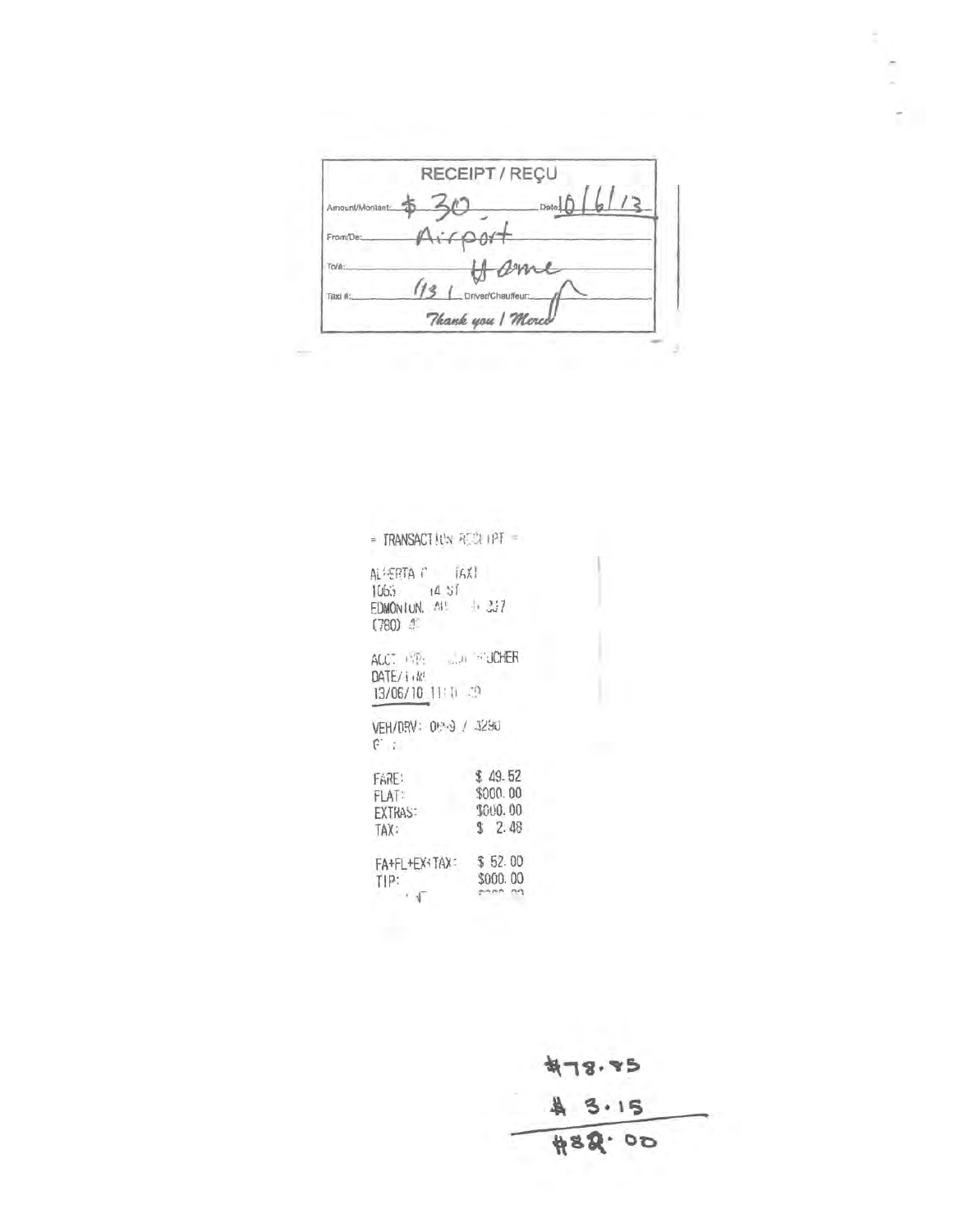|                 |                      |  | n |
|-----------------|----------------------|--|---|
|                 |                      |  |   |
| <b>BLUELINE</b> | #doL                 |  | × |
|                 | RECEIPT FOR CAB FARE |  |   |
|                 |                      |  |   |
|                 |                      |  |   |
| Amount          | Date                 |  |   |
| From            |                      |  |   |
| To              |                      |  |   |
| Cab No.         | Driver               |  |   |

ë,

 $+16.35$ <br> $+16.35$ <br> $+17.00$